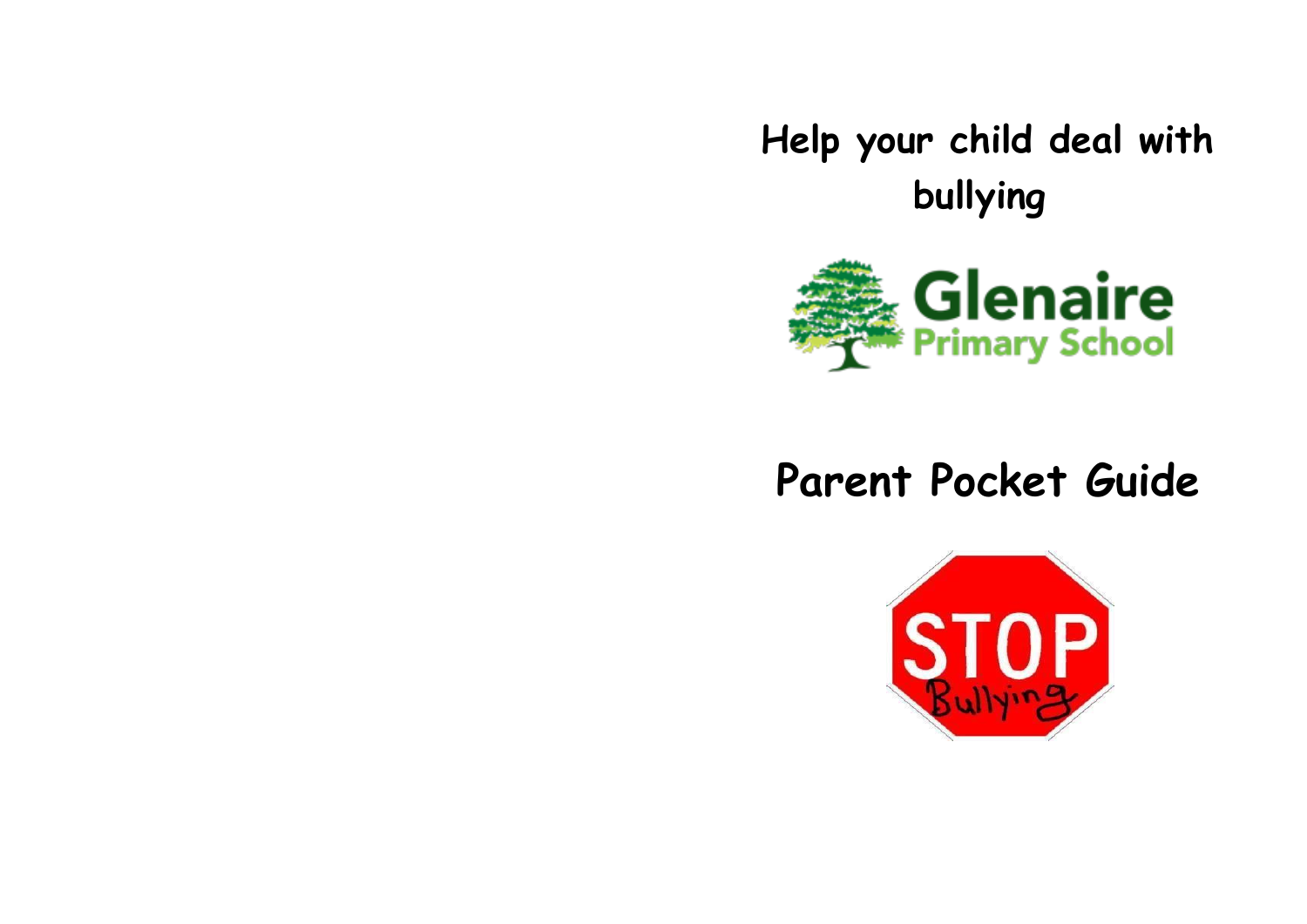### **Why Me? A Parent's Guide To Helping Your Child Deal With Bullying**

This booklet has been designed as a guide for all parents who are concerned that their child may be being bullied, or may be a bully. All schools have some experience of bullying but we do vary in the approaches that we use in dealing with it. There are many ways that parents can help to address the problem. Many parents feel angry at the injustice of what is happening to their child but this booklet will help to provide information on spotting the signs of bullying and some suggested ways to address and tackle it, working with our school and your child to solve the problem.

### **WHAT IS IT?**

The first step is identifying bullying – what is it, who does it and why? There are many types of bullying. More information on types of bullying can be found in the next few pages.

### **IS IT HAPPENING TO YOUR CHILD?**

The next step is to identify whether this is happening to your child.

### **CONTACT THE SCHOOL**

Getting in contact with the school is vital. Keep a note of bullying incidents, ensure that your child is receiving support at home and above all, be a role model in staying calm and managing your feelings.

### **WORK WITH THE SCHOOL**

Help your child to identify a 'safe' person that they can talk to.

# **HELP YOUR CHILD TO COPE**

Behaviour, verbal and cognitive techniques to boost self esteem and self confidence are found on the next few pages.

# **SUPPORT**

Knowing that your child is receiving support, both at home and in school, will provide reassurance for you both. Working closely with the school to ensure that the problem is addressed and tackled is the best method of stopping bullying for good.

#### **USEFUL CONTACTS**

#### **Parentline Plus**

Free confidential helpline

0808 800 2222

### [www.parentlineplus.org.uk](http://www.parentlineplus.org.uk/)

#### **Anti Bullying Alliance**

A network of over 50 organisations aiming to reduce bullying and create safer environments for children and young people. 0207 485853[5 www.ncb.org.uk/aba](http://www.ncb.org.uk/aba)

#### **Childline**

Free confidential hotline for children and young people

0800 1111

### [www.childline.org.uk](http://www.childline.org.uk/)

#### **Kidscape**

UK Charity established to prevent bullying

0207 7303300

### [www.kidscape.org.uk](http://www.kidscape.org.uk/)

### **NSPCC**

Community based projects across the UK and Channel islands to prevent cruelty to children 0800 800 500

### [www.nspcc.org.uk](http://www.nspcc.org.uk/)

#### **Department for Children, Schools and Families**

UK government department responsible for children's services, families, schools, 14-19 education and the Respect Taskforce 0870 000 228[8 www.dcsf.gov.uk](http://www.dcsf.gov.uk/)

# **Cyber Bullying**

Guidance on internet safety and safe surfing for young people 0870 000 3344

[www.thinkuknow.co.uk](http://www.thinkuknow.co.uk/)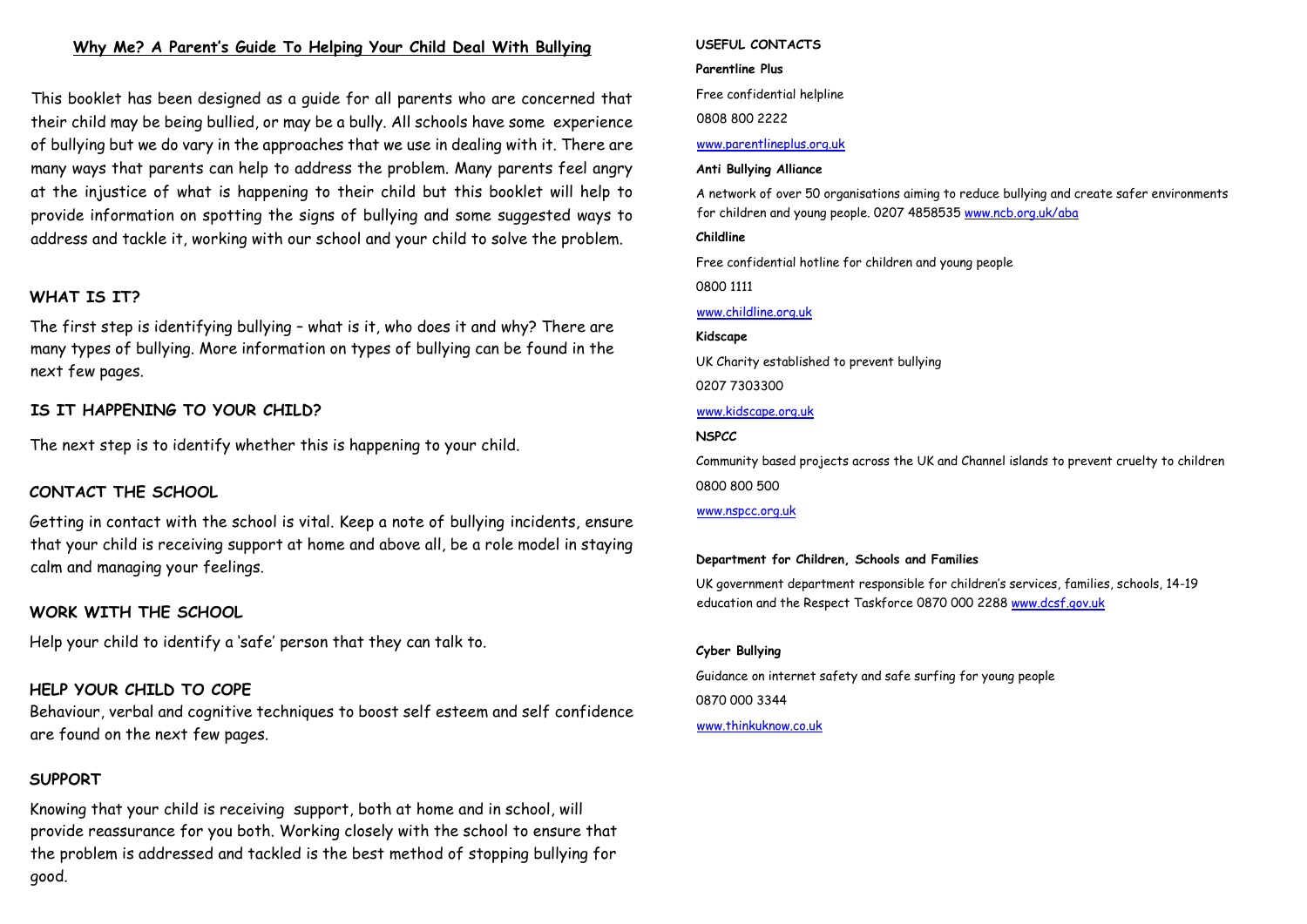# **OTHER STRATEGIES AND TECHNIQUES TO TALK ABOUT WITH YOUR CHILD**

The strategies detailed below can help your child to develop resilience and boost their self esteem to help them cope with bullying. All bullying incidents need to be reported to the school and dealt with appropriately but the following can help your child to deal with an incident if it occurs. Encourage your child to:

- Be more assertive. Placing a "No" or "I" at the beginning of a sentence gives it more emphasis. Instead of "Sorry, but I don't want to do that" say "No, I don't want to do that" This is tricky to learn and needs practice.
- Listen to how other people they know, or how people in films or on TV talk and see how they might sound assertive or not.
- If the bully makes personal comments such as "You have a big nose" they could reply by saying "Yes, I do, don't I" Accept what they say, agree with it, then move on.
- Walk away. Teach yourself to spot a situation which is unsafe and walk away as soon as you can.
- Ask your friends to stay with you at times when there might be bullying e.g. break times or lunchtimes. You might choose an older child, relative or friend.
- Try to be friendly with lots of different groups of children. This will mean you have lots of people to be with when you're at school.
- Stand up tall with your head held up. Keep your back straight and your shoulders back.
- Look people straight in the eye it makes them think you are confident.
- Try to look calm "act as if" even if you aren't. (Relaxation techniques can help).

# **TOGETHER WE CAN STOP BULLYING!**

# **WHAT IS BULLYING?**

Bullying can take many forms. Research and accounts from young people identify bullying as any behaviour that is: harmful; carried out by an individual or group; repetitive, willful or persistent; where there is an imbalance of power, leaving the person being bullied feeling defenceless.

For the children, we use the word STOP – bullying is harmful behaviour that happens **S**everal **T**imes **O**n **P**urpose

### BULLYING BEHAVIOUR CAN INCLUDE

| Physical violence | Name calling    |
|-------------------|-----------------|
| Victimisation     | Threats         |
| Social exclusion  | Online Bullying |

To some extent these behaviours will occur normally within a group of children, as a normal part of social development (competition, rivalry). However if one or more persistently target a child, over time, that child is being bullied. When a child is bullied, parents may want the bully to be punished. However, victims of bullying need help, support and protection and will need help to feel stronger and more confident about themselves (empowering). It is also worth remembering that children who bully are still children, who may have their own emotional problems, and also need help and support to change.

### **WHAT MIGHT BULLIES DO?**

**Verbal bullying:** Teasing is a dangerous and long-lasting form of bullying. The most common forms of teasing are related to appearance, referring to weight, colour of hair, ability to play sports, personal hygiene or casually using words like "gay" as a form of insult to the child. Verbal bullying may refer to aspects of language, culture, race, faith and appearance. Although the words vary, it is the intent, the audience and the setting - it could be a group watching, or bystanders repeating the phrases to others that harm the target. The teasing hurts because of the bully's manner, tone, facial expression and regular repetition. Bullies may also call names, say horrible things, spread rumours, gossip, ridicule the child, encourage other children to do or say something nasty, or tell lies about them. Adults sometimes tease children and this can be just as hurtful.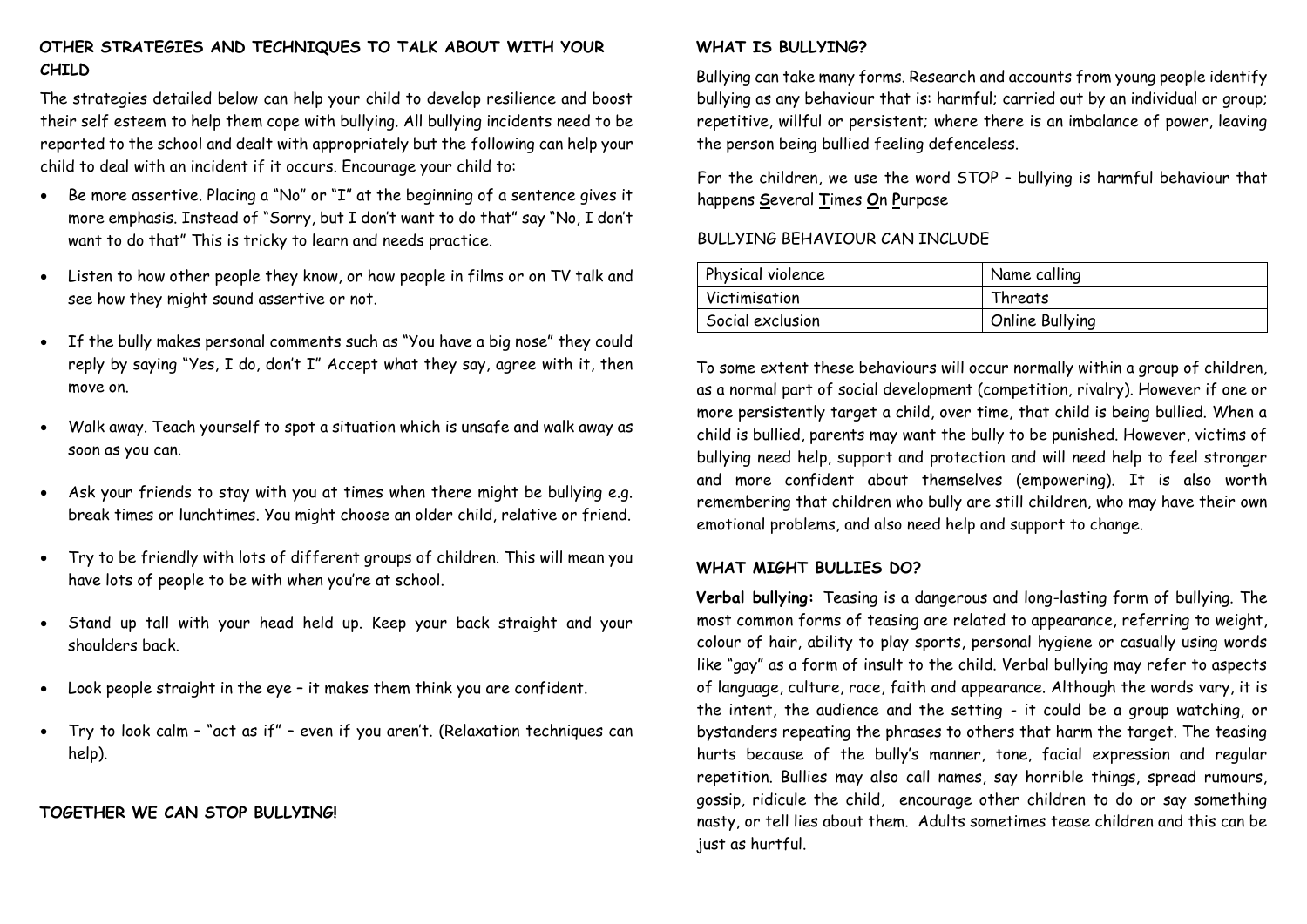**Emotional bullying:** Emotional bullying can be expressed openly – "You can't sit with us" – or involves indirect, subtle, secret behaviours or body language by the bully and others. It may involve giving "the silent treatment", staring, mimicking, whispering, excluding from games. The intention is to use the group against the child.

**Physical bullying:** This involves regularly attacking someone who has less power. It can be direct aggression such as pushing, pinching or kicking. Indirect aggression can include stealing possessions, throwing possessions around, flicking objects at the child. It can involve food, either stealing it, hiding it or damaging it so that the child remains hungry.

**Online bullying:** Some children have been bullied by text messages, phone calls, instant messaging conversation, social networking sites or even been filmed by mobile phone during a physical assault. Online bullying using the Internet and / or mobile phones can be particularly invasive as it comes into what should be a safe place – home. The child may find it very difficult to 'escape' such bullying. It is recommended that children under the age of 18 should not have an instant messaging account, social networking site etc. unless it is carefully monitored. Parents should keep the computer in a public space, not in the child's bedroom and also consider other devices in the home such as mobile phones and game consoles.

### **WHO GETS BULLIED?**

Anyone can be bullied. Children who are being bullied may have low self-esteem or self confidence as a result. They can feel helpless, embarrassed, humiliated and scared. Children who are being bullied might think everyone is laughing at them or making fun of them (even if they are laughing and giggling at something else!). They may not have close friends so may be alone at break or lunchtimes and may become bullies themselves.

Persistent bullying can result in:

| Depression                | Isolation                       |
|---------------------------|---------------------------------|
| Low self-esteem           | Self-harm                       |
| Shyness                   | Threatened or attempted suicide |
| Poor academic achievement | Personality changes             |

# **TECHNIQUES TO HELP YOUR CHILD COPE WITH BULLYING AND STRESSFUL SITUATIONS**

Changing how you think (cognitive strategies) All of the below are strategies that you could talk through and help your child to try and use to help them in difficult situations. Your child could learn to use positive self-talk. Thinking about the things that they are GOOD at, or anything positive about themselves at all, or who DOES like them will help them to keep calm in a difficult situation. Little reminders like a photo or a letter or tickets from a special trip, can also help them. If someone makes a nasty remark to them, they will need to remember this list of good things and say it to themselves in their head. This may take some practice. Encourage your child to think about past bullying situations. Are there things that they could have done differently that could have resulted in a different outcome? One way to get some new ideas on how to cope with the bullying is for your child to think about what happens from the point of view of the bully. Why is he or she doing it? What are they getting out of it? The techniques below can be used by your child to help them feel more confident in the way that they think, feel and look in a stressful situation.

Practise how you BREATHE – take a deep breath and count to four and then breathe out counting to five. Repeat this and notice how you calm down a bit. Also, with plenty of oxygen your body will work better and your voice will be stronger.

Practise how to RELAX. When we get stressed we get very tense. By wriggling your fingers, toes, arms and shoulders your muscles can relax a bit. Keep an eye on your hands and make sure you stretch your fingers out if they are clenched tightly. If you still feel tense use your Positive Self Talk, or try to imagine that you are in a safe, happy place, maybe your bedroom or maybe an imaginary secret place. If you are being called names, it can help to write them down. Try saying them to yourself, or sing them to the cat. This may make them seem less hurtful. Ask someone you trust, what they think of them. The names are the bully's weapon so if you can find a way not to let them hurt you, the bully has no power.

Discuss what is happening with a trusted adult, either at home or in school.

Practice looking happy or unconcerned as a temporary way of avoiding conflict, act "as if" there wasn't a problem.

Look after yourself, reduce the number of stresses and upsetting things around you.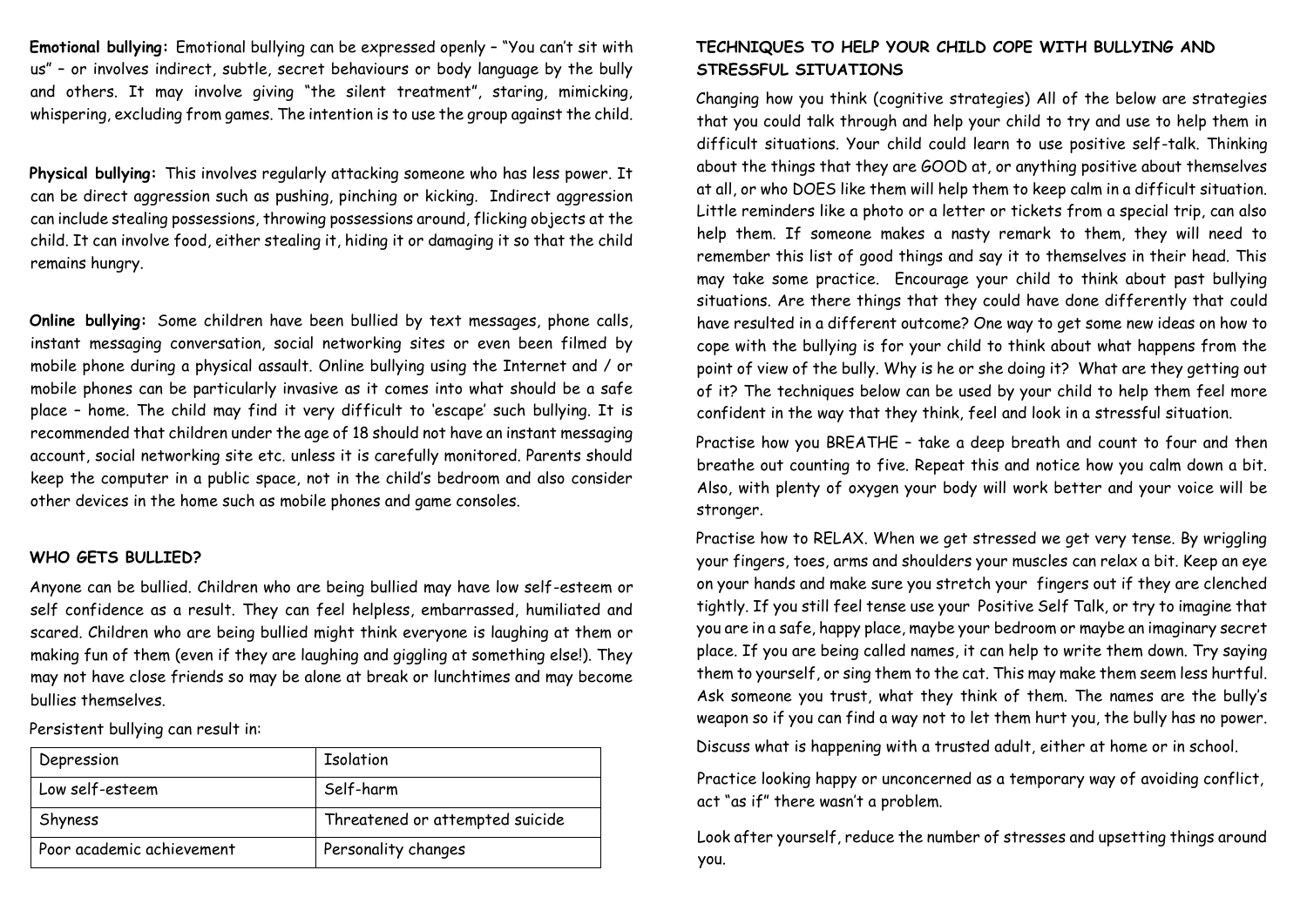# **WHEN BULLYING IS HAPPENING**

Encourage your child to choose different strategies depending on who is around them and where they are e.g. doing something different to what they would normally do.

Ask the bully to stop.

Ignore it and walk away.

Find your friends and stay with them.

Refuse to listen and think of something else instead.

Ask for a "safe" person and a "safe" place in school where you can go and talk. Use the systems in school, such as buddy boxes, to discuss your worries.



**Children are often reluctant to tell adults that they are being bullied. Some reasons are:** 

I might not be believed or taken seriously.

The bully will get into trouble and take revenge.

Nothing will be done so what's the point.

My parents will get angry or upset.

Have I provoked it somehow?

I deserve to be bullied.

The bullying will get worse.

No-one will believe me rather than the bully.

# **WHAT TO LOOK OUT FOR**

Something about your child's behaviour may alert you to the fact that he or she is being bullied.

Children being bullied at school may:

Be frightened of walking to and from school, want to change their usual route or beg to be driven into school.

Be unwilling to even go to school, feel ill in the mornings (headaches, tummy aches)

Begin truanting.

Begin doing poorly in schoolwork.

Come home regularly with belongings damaged or missing (clothes, pencil cases, books)

Have unexplained bruising, cuts, scratches.

Come home really hungry (bully taking lunch or lunch money)

Become distressed, anxious, withdrawn, lack confidence, look listless or sad.

Have no friends, never want to invite a friend home or go to parties.

Stop eating.

Cry themselves to sleep or have nightmares, especially on Sundays or at the end of the holidays.

# Bedwetting.

Ask for money or start stealing, or have pocket money go missing (to pay bully)

Refuse to talk about what is wrong more generally or about school.

Become aggressive and unreasonable, or bully siblings or other friends.

Behaviour might change from how it is normally.

Behave unusually.

They may give improbable excuses for any of the above.